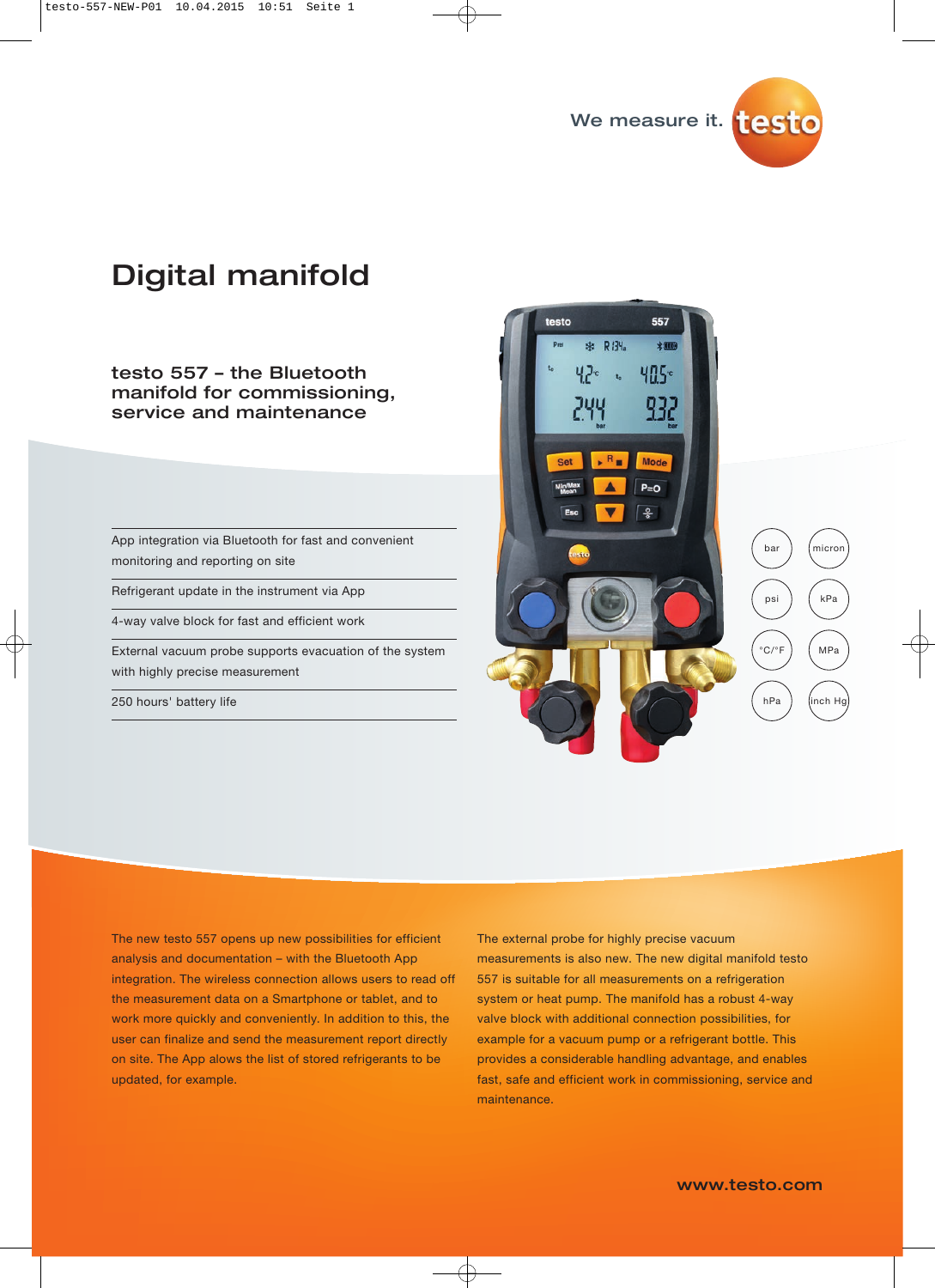## Technical data / Accessories



#### **General technical data**

| Operating temperature             | $-10$ to $+50$ °C                                                                                                                                                                                                                                                                                                                                                                                                                                                                                                     |
|-----------------------------------|-----------------------------------------------------------------------------------------------------------------------------------------------------------------------------------------------------------------------------------------------------------------------------------------------------------------------------------------------------------------------------------------------------------------------------------------------------------------------------------------------------------------------|
| Storage temperature               | $-20$ to $+60$ °C                                                                                                                                                                                                                                                                                                                                                                                                                                                                                                     |
| <b>Battery life</b>               | 250 h (without illumination,<br>without Bluetooth <sup>®</sup> , without vacuum probe)                                                                                                                                                                                                                                                                                                                                                                                                                                |
| Dimensions                        | 220 x 125 x 70 mm                                                                                                                                                                                                                                                                                                                                                                                                                                                                                                     |
| Weight                            | 1200 g                                                                                                                                                                                                                                                                                                                                                                                                                                                                                                                |
| Protection class                  | IP42                                                                                                                                                                                                                                                                                                                                                                                                                                                                                                                  |
| Refrigerants in the<br>instrument | 60 profiles: R11, R12, R123, R1234yf,<br>R1234ze, R125, R13B1, R134a, R14, R142B,<br>R152a, R161, R22, R227, R23, R290, R32,<br>R401A, R401B, R401C, R402A, R402B,<br>R404A, R406A, R407A, R407B, R407C,<br>R407D, R407F, R408A, R409A, R410A,<br>R411A, R412A, R413A, R414B, R416A,<br>R417A, R420A, R421A, R421B, R422A,<br>R422B, R422C, R422D, R424A, R426A,<br>R427A, R434A, R437A, R438A, R502, R503,<br>R507, R508A, R508B, R600, R600a,<br>$R744$ (CO <sub>2</sub> ), R718 (H <sub>2</sub> O), update via App |
| Compatability                     | requires iOS 7.1 or newer /<br>Android 4.3 or newer                                                                                                                                                                                                                                                                                                                                                                                                                                                                   |
|                                   | requires mobile end device with<br>Bluetooth 4.0                                                                                                                                                                                                                                                                                                                                                                                                                                                                      |
| Warranty                          | 2 years                                                                                                                                                                                                                                                                                                                                                                                                                                                                                                               |

#### **Sensor types**

|                     | <b>Pressure</b>                         | <b>Temperature</b> | <b>Vacuum</b>                                                                                                                                                                  |
|---------------------|-----------------------------------------|--------------------|--------------------------------------------------------------------------------------------------------------------------------------------------------------------------------|
| Measuring range     | $-1$ to 60 bar                          | $-50$ to $+150$ °C | 0 to 20000 micron                                                                                                                                                              |
| Accuracy (at 22 °C) | $\pm 0.5$ % fs                          | $\pm 0.5$ °C       | $\pm$ (10 micron + 10 % of m.v.)<br>(100 to 1000 micron)                                                                                                                       |
| Resolution          | $0.01$ bar                              | 0.1 °C             | 1 micron (0 to 1000 micron)<br>10 micron (1000 to 2000 micron)<br>100 micron (2000 to 5000 micron)<br>500 micron (5000 to 10000 micron)<br>5000 micron (10000 to 20000 micron) |
| Probe connections   | $3 \times 7/16"$ – UNF + 1 x 5/8" – UNF | 2 x plug-in (NTC)  | 1 x plug-in (external vacuum probe)                                                                                                                                            |
| Overload            | 65 bar                                  | -                  | -                                                                                                                                                                              |

#### **Accessories Part no.**

#### **Accessories for measuring instrument**

Transport case for testo 550 and accessories\* 0516 0012

\* also suitable for testo 557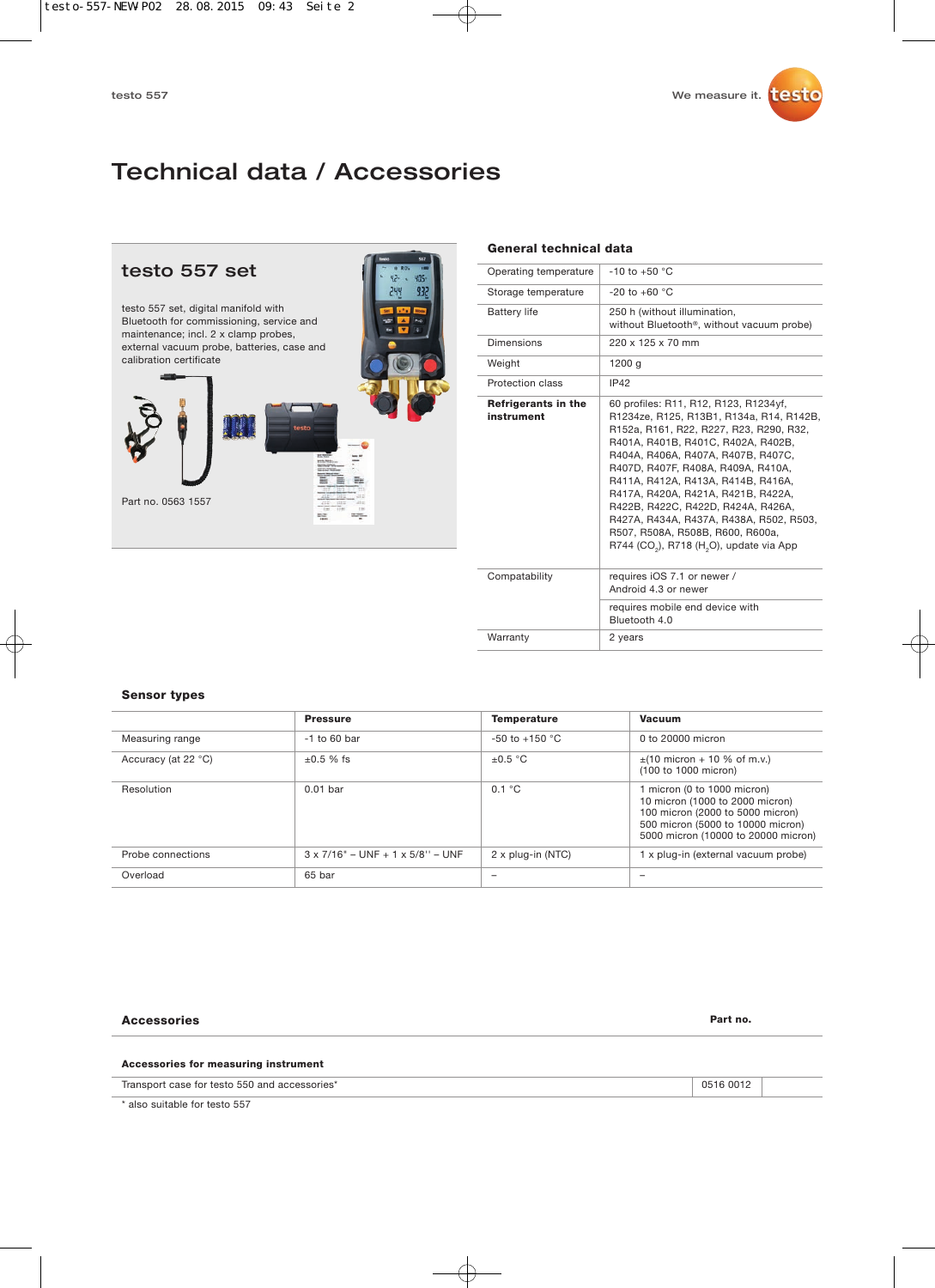

### Probes

| <b>Probe type</b>                                                                                              | <b>Dimensions</b><br>Probe shaft/probe shaft tip                   | <b>Measuring</b><br>range                                                                                  | <b>Accuracy</b>                                                                           | Part no.  |  |  |  |  |
|----------------------------------------------------------------------------------------------------------------|--------------------------------------------------------------------|------------------------------------------------------------------------------------------------------------|-------------------------------------------------------------------------------------------|-----------|--|--|--|--|
| Air probes                                                                                                     |                                                                    |                                                                                                            |                                                                                           |           |  |  |  |  |
| Efficient, robust NTC air probe                                                                                | 115 mm<br>50 mm<br>$\blacksquare$ e<br>THE<br>$0.5$ mm<br>$Q$ 4 mm | -50 to +125 °C                                                                                             | $\pm 0.2$ °C (-25 to +80 °C)<br>±0.4 °C (remaining range)                                 | 0613 1712 |  |  |  |  |
| <b>Surface probes</b>                                                                                          |                                                                    |                                                                                                            |                                                                                           |           |  |  |  |  |
| Clamp probe for measurement on<br>pipes for diameter 6 to 35 mm,<br>NTC, Fixed cable 1.5 m                     | $\frac{1}{2}$                                                      | -40 to +125 °C                                                                                             | $±1$ °C (-20 to +85 °C)                                                                   | 0613 5505 |  |  |  |  |
| Clamp probe for temperature<br>measurements on pipes from 6 mm<br>to 35 mm diameter, NTC, Fixed<br>cable 5.0 m |                                                                    | $-40$ to $+125$ °C                                                                                         | $±1 °C (-20 to +85 °C)$                                                                   | 0613 5506 |  |  |  |  |
| Pipe wrap probe with Velcro for<br>pipe diameter to max. 75 mm,<br>Tmax. +75 °C, NTC,<br>Fixed cable 1.5 m     | 30 mm<br>300 mm                                                    | -50 to +70 $^{\circ}$ C                                                                                    | $\pm 0.2$ °C (-25 to +70 °C)<br>±0.4 °C (-50 to -25.1 °C)                                 | 0613 4611 |  |  |  |  |
| Pipe clamp probe (NTC) for pipe<br>diameters 5 to 65 mm, Fixed cable<br>2.8 <sub>m</sub>                       |                                                                    | $-50+120 °C$                                                                                               | $\pm 0.2$ °C (-25  +80 °C)                                                                | 0613 5605 |  |  |  |  |
| Waterproof NTC surface probe for<br>flat surfaces.<br>Fixed cable 1.2 m                                        | 115 mm<br>50 mm<br>$\blacksquare$<br>$Ø5$ mm<br>Ø6mm               | -50 to +150 $^{\circ}$ C<br>Long-term<br>meas. range<br>$+125$ °C, short-<br>term $+150$ °C<br>(2 minutes) | ±0.5% of m.v. (+100 to +150 °C)<br>±0.2 °C (-25 to +74.9 °C)<br>±0.4 °C (remaining range) | 0613 1912 |  |  |  |  |



The suspension hook guarantees secure attachment of the digital manifold during measurement.

Clamp probe for pipes from Ø 6 mm to Ø 35 mm, NTC

### **Bluetooth**



App integration via Bluetooth for display of measurement data on mobile devices, and finalization of measurement report on site.



Highly precise vacuum measurements with the external probe